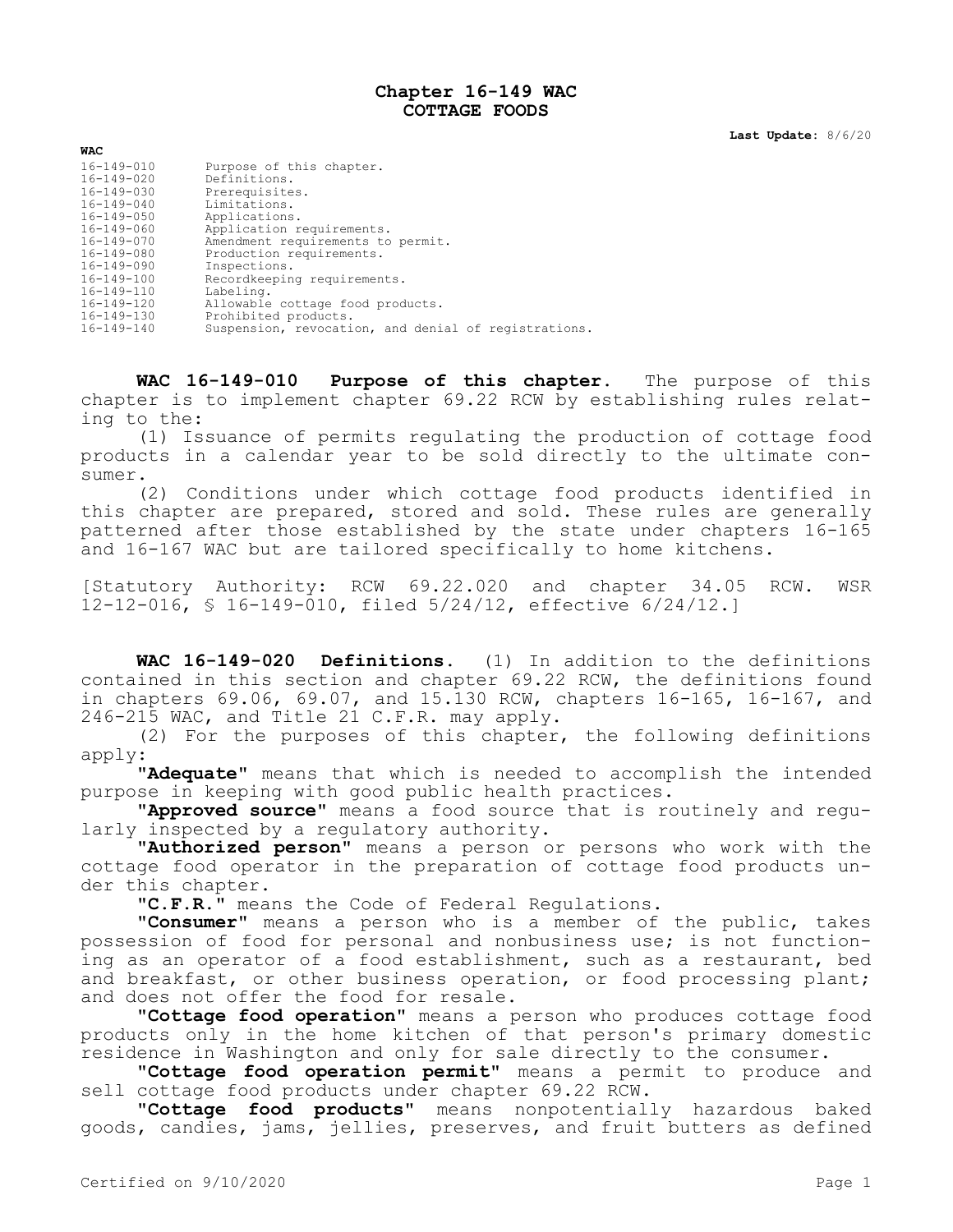in 21 C.F.R. 150 as it existed on July 22, 2011; and other nonpotentially hazardous foods identified in WAC 16-149-120.

**"Department"** means the department of agriculture.

**"Director"** means the director of the department of agriculture.

**"Domestic residence"** means a single-family dwelling or an area within a rental unit where a single person or family actually resides. A domestic residence does not include:

(a) A group or communal residential setting within any type of structure; or

(b) An outbuilding, shed, barn, or other similar structure.

**"Food worker card"** means a food and beverage service worker's permit as required under chapter 69.06 RCW.

**"Home kitchen"** means a kitchen primarily intended for use by the residents of a home. It may contain one or more stoves or ovens, which may be a double oven, designed for residential use.

**"Labeling"** means written, printed or graphic matter affixed to or used in connection with the sales of a cottage food product and intended to communicate the characteristics of the cottage food product including, but not limited to, the origin, ingredients, quality, quantity, or nutritional benefits of the product.

**"Master or base recipe"** means a standard mixture of ingredients from which variations may be created by adding small amounts of differing flavorings, dried fruits, nuts, candies, or the like. For example, variations of master or base muffin recipe may be created by adding walnuts to create a walnut muffin, adding cranberries and orange zest to create orange cranberry muffins, and so on.

**"Permitted area"** means the portion of a domestic residence housing a home kitchen where the preparation, packaging, storage, or handling of cottage food products occurs.

**"Pet"** means any domesticated animal, regardless of species or number of legs, kept in the domestic residence.

**"Potable water"** means water that is in compliance with the Washington state department of health's drinking water quality standards in chapters 246-290 and 246-291 WAC.

**"Potentially hazardous food"** means foods requiring temperature control for safety because they are capable of supporting the rapid growth of pathogenic or toxigenic microorganisms, or the growth and toxin production of *Clostridium botulinum*.

[Statutory Authority: RCW 69.22.020 and 2020 c 171. WSR 20-17-019, § 16-149-020, filed 8/6/20, effective 9/6/20. Statutory Authority: RCW 69.22.020, 2015 c 196, 2015 c 203, and chapter 34.05 RCW. WSR 16-06-014, § 16-149-020, filed 2/19/16, effective 3/21/16. Statutory Authority: RCW 69.22.020 and chapter 34.05 RCW. WSR 12-12-016, § 16-149-020, filed 5/24/12, effective 6/24/12.]

**WAC 16-149-030 Prerequisites.** (1) All cottage food operations must be permitted annually by the department. The permit will identify a specific listing of the food products allowed to be produced by the cottage food operation.

(2) Prior to permitting, the department will examine the recipes, labels, and the premises of the cottage food operation to determine it to be in substantial compliance with the requirements of chapter 69.22 RCW and this rule.

(3) All cottage food operations permitted under this section must include with their application for permit a signed document attesting,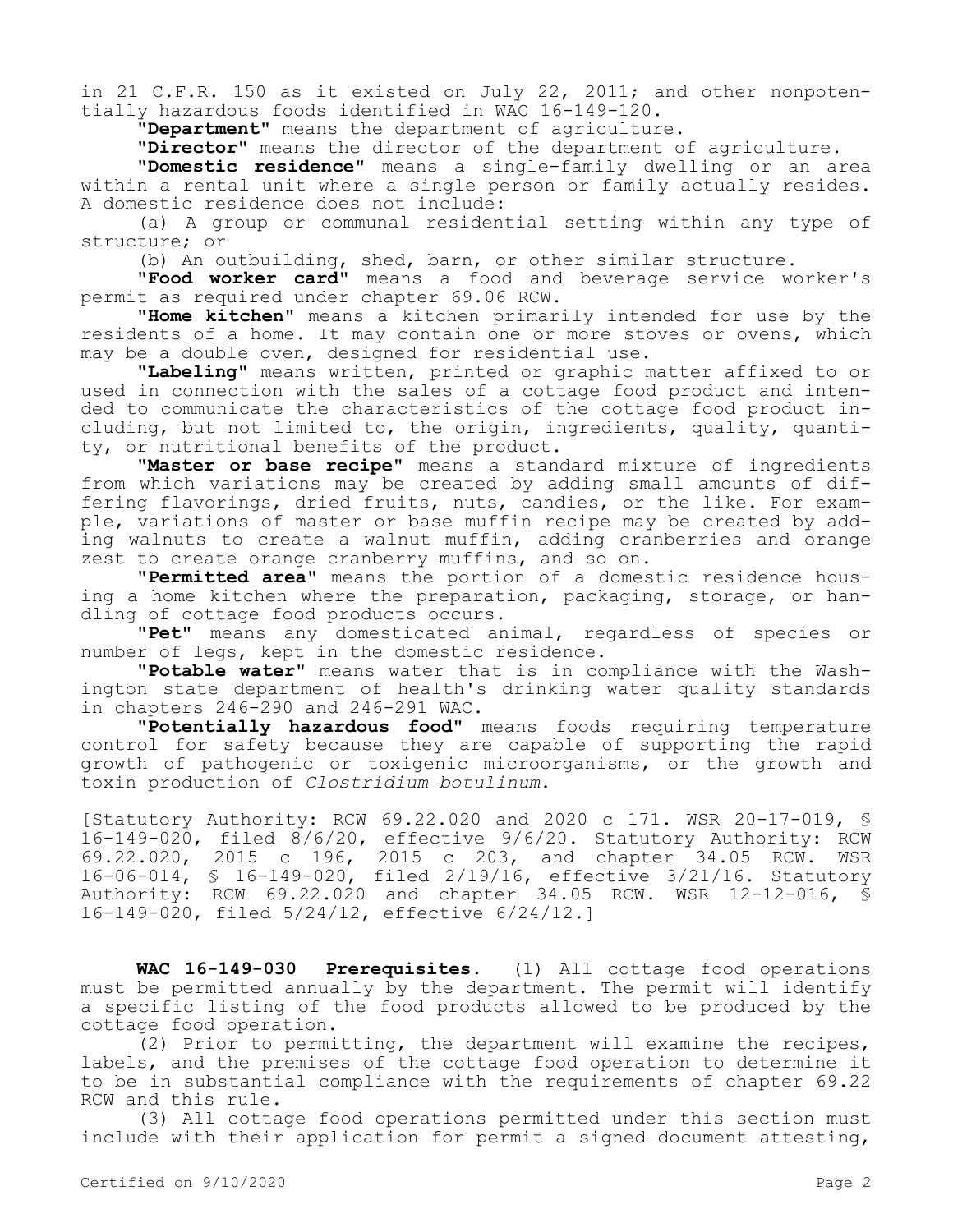by opting to become permitted, that the permitted cottage food operation expressly grants to the regulatory authority the right to enter the domestic residence housing the cottage food operation during normal business hours, or at other reasonable times, for the purposes of inspection including the collection of food samples.

(4) A cottage food operation must comply with all applicable county and municipal laws and zoning ordinances that apply to conducting a business from one's home residence prior to permitting as a cottage food operation, including obtaining a master business license.

(5) Any cottage food operation which has a private water supply must have the supply tested at least sixty days prior to permitting and at least annually thereafter and demonstrate through a written record of testing that the water supply is potable.

(6) Prior to permitting, the cottage food operator shall successfully complete a food safety training program and hold a valid food worker card.

[Statutory Authority: RCW 69.22.020, 2015 c 196, 2015 c 203, and chapter 34.05 RCW. WSR 16-06-014, § 16-149-030, filed 2/19/16, effective 3/21/16. Statutory Authority: RCW 69.22.020 and chapter 34.05 RCW. WSR 12-12-016, § 16-149-030, filed 5/24/12, effective 6/24/12.]

**WAC 16-149-040 Limitations.** (1) If gross sales exceed the maximum annual gross sales allowance of twenty-five thousand dollars, the cottage food operation must either obtain a food processing plant license or cease operations for that calendar year. The department may request, in writing, documentation to verify the annual gross sales figure.

(2) Products produced by a cottage food operation must be sold by the cottage food operator directly to the consumer. Direct sales at venues such as farmers markets, craft fairs, and charitable organization functions are permitted. Cottage food operations are prohibited from shipping product, conducting mail order sales, selling products by consignment or wholesale, and selling product outside of the state. A cottage food operation may maintain an internet website displaying available products provided any sales arising from the website are completed as in-person transactions.

(3) A cottage food operation may only produce those specific food products listed on its permit. A copy of this permit shall be displayed at farmers markets, craft fairs, charitable organization functions and any other direct sale locations where cottage foods are sold.

(4) Each application is limited to no more than fifty recipes. A "master or base recipe" can include variations and still be counted as one recipe. The application must include labels corresponding to each product and each variation.

[Statutory Authority: RCW 69.22.020, 2015 c 196, 2015 c 203, and chapter 34.05 RCW. WSR 16-06-014, § 16-149-040, filed 2/19/16, effective 3/21/16. Statutory Authority: RCW 69.22.020 and chapter 34.05 RCW. WSR 12-12-016, § 16-149-040, filed 5/24/12, effective 6/24/12.]

**WAC 16-149-050 Applications.** (1) To qualify for a new cottage food operator permit issued under chapter 69.22 RCW, the Washington Cottage Food Operator Act, a cottage food operator must first make ap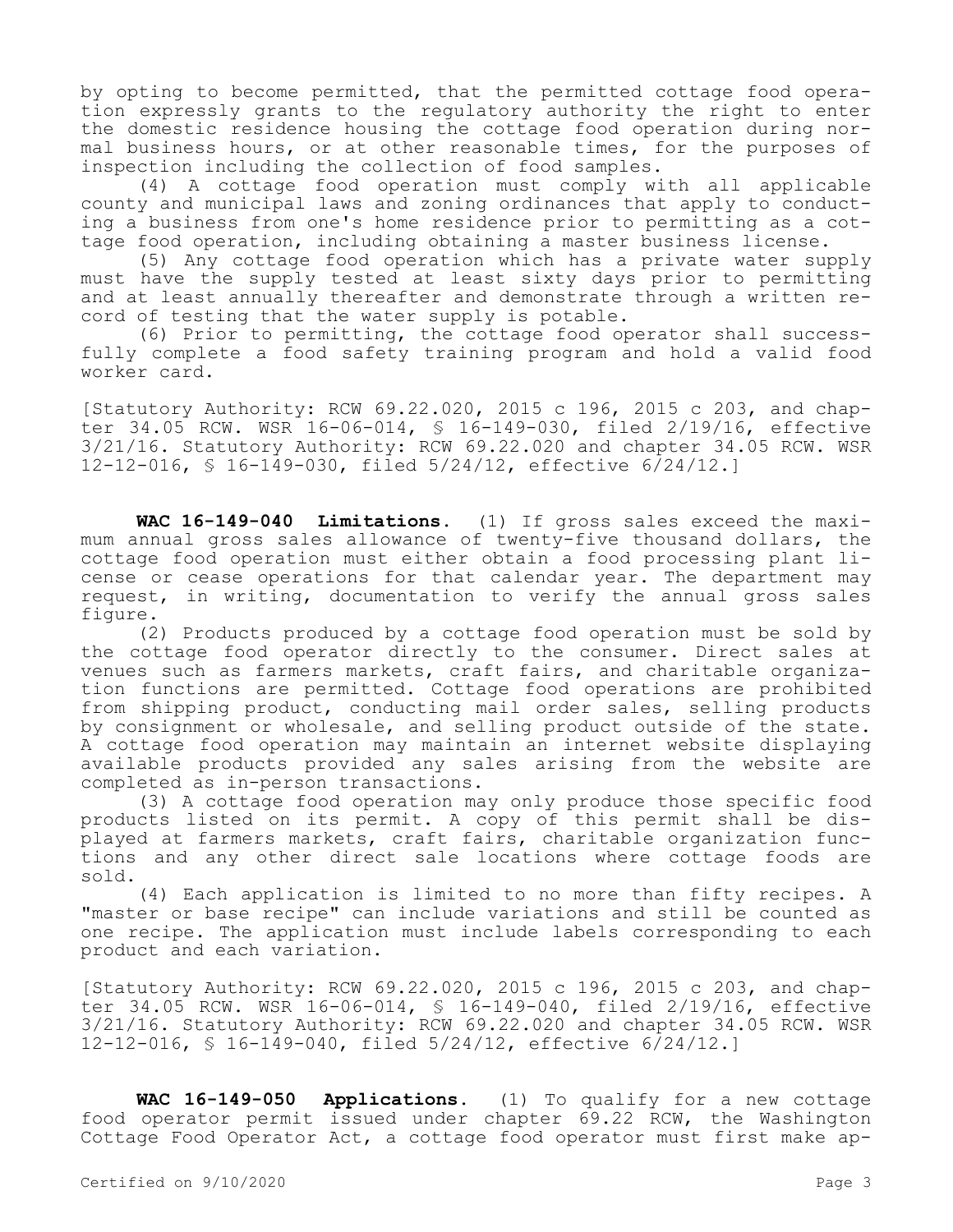plication to the department. The new applicant may submit at anytime of the year.

(2) By applying for a cottage food operation permit, the applicant acknowledges the jurisdiction of the department and state of Washington in all matters related to the cottage food operation.

(3) By applying for a cottage food operation permit, the applicant recognizes the authority of the department under RCW 69.22.060 and expressly grants the department or other inspection agent approved by the department the right to enter the applicant's premises during normal business hours or at other reasonable times to:

(a) Inspect the portion of the premises where the cottage food operation products, ingredients, or packaging materials are stored, produced, packaged, or labeled;

(b) Inspect records related to the sales, storage, production, packaging, or labeling of the cottage food operation products, ingredients, or packaging materials; and

(c) Obtain samples of cottage food operation products, ingredients, or packaging materials.

(4) Inspections may be conducted as a condition of ongoing permitting, after receiving an initial or a renewal application, upon notification of a change to an application, upon receipt of a complaint, or as required to enforce or administer chapter 69.22 RCW and this chapter. Inspections may be announced or unannounced.

(5) The department shall deny applications for permit where the applicant refuses to allow the inspection of the premises or records, fails to provide samples as provided in this section, or fails to provide the department with the consent described in subsection (3) of this section, or fails to provide the department with all required application information.

(6) To renew a permit, a cottage food operator must submit a renewal application and fees before the operator's current permit expires. If the department has received a renewal application and fees before the prior permit's expiration date, the time period of the prior permit extends until the department either issues the renewed permit or denies the renewal application. If an operator does not timely submit a renewal application or fees, the prior permit expires upon the expiration date. The operator must cease all cottage food production.

[Statutory Authority: RCW 69.22.020, 2015 c 196, 2015 c 203, and chapter 34.05 RCW. WSR 16-06-014, § 16-149-050, filed 2/19/16, effective 3/21/16. Statutory Authority: RCW 69.22.020 and chapter 34.05 RCW. WSR 12-12-016, § 16-149-050, filed 5/24/12, effective 6/24/12.]

**WAC 16-149-060 Application requirements.** (1) Applications must be submitted on the form provided by the department, and must include: (a) A completed application form.

(b) A diagram of the cottage food operation premises identifying what areas of the residence will be used for the cottage food activities.

(i) The diagram must clearly identify and show the location of all cottage food operation preparation equipment, contact work surfaces, equipment washing and sanitizing sinks or tubs, primary toilet room, handwashing areas, and storage areas.

(ii) Everything illustrated on the diagram must be clearly labeled.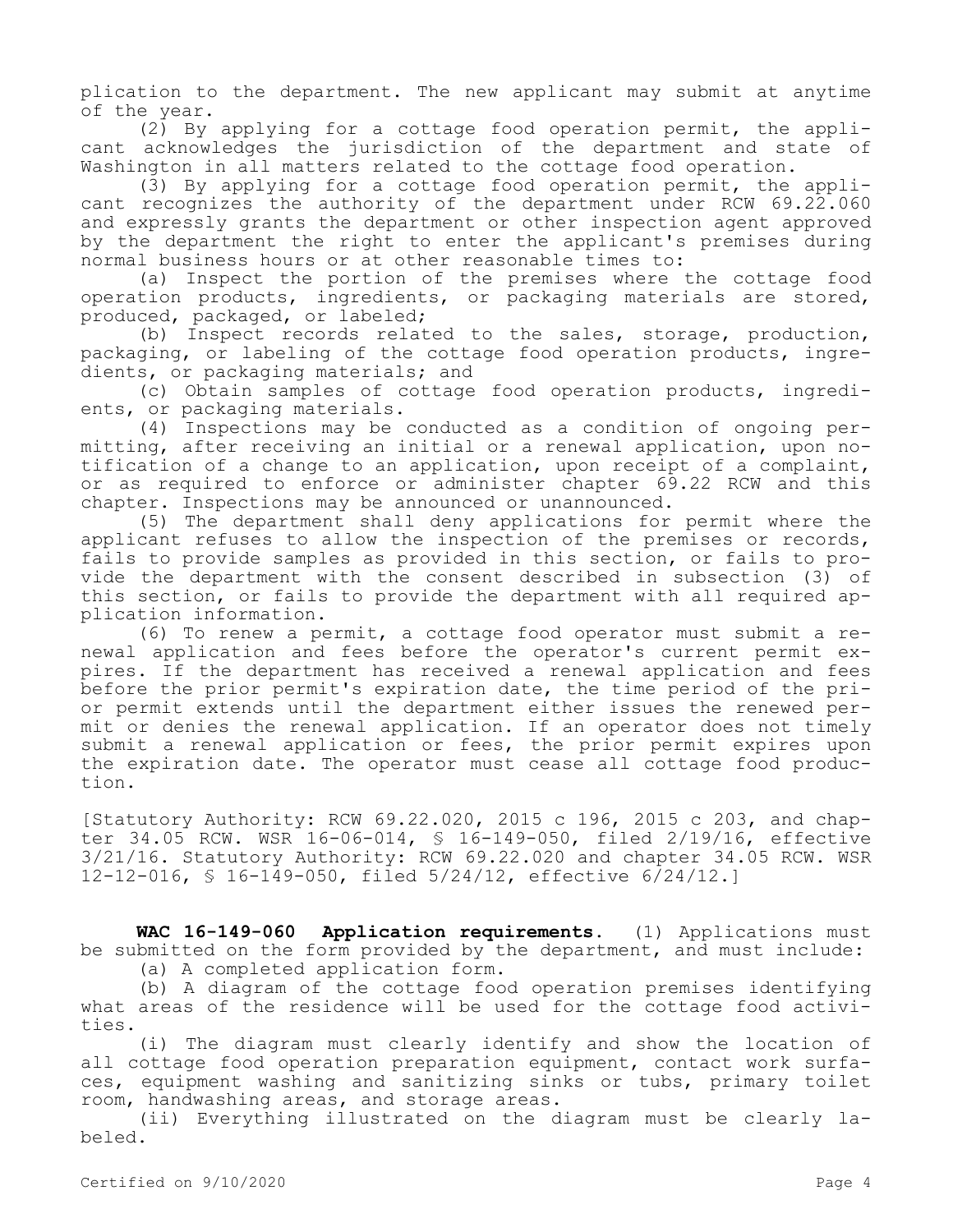(c) A copy of all recipes and a description of the processing steps and packaging step.

(d) Examples of all product labels.

(e) The proposed cottage food operational dates of processing for the current year.

(f) A description of the types of sales or a list of the proposed sale locations for the current year.

(g) Documentation verifying that the water used at the cottage food operation site complies with the requirements of this chapter. For a well, spring or other private water supply, the water must have a passing bacterial test conducted within sixty days of submitting an application to the department. A copy of the test results must be attached to the permit application.

(h) A copy of the applicant's food worker card and that of any other persons who will be conducting cottage food operation food processing.

(i) If pets are present at the location, a pet control plan that precludes pet entry/access to all areas of the cottage food operation during operating hours and exclusion from storage areas must be submitted.

(j) If infants or children under six years of age are present at the location, a child control plan that precludes child entry/access to all areas of the cottage food operation during operating hours must be submitted.

(2) The department must receive the completed cottage food operation application packet along with check or money order for the permit fee at least six weeks before processing. In accordance with RCW 69.22.030(1) and 69.22.040(3), the fees for the permit are seventyfive dollars for the public health review, one hundred twenty-five dollars for inspection and thirty dollars for processing the application and permit for one year.

(3) Upon receiving a new or renewal application, the department will conduct a public health review of all recipes and proposed labels. If the public health review is satisfactory, the department will contact the applicant to schedule an on-site inspection.

(4) If the applicant fails the on-site permitting inspection, the applicant may withdraw the application or request a second inspection by submitting: (a) Documentation to the department explaining how the applicant corrected the failures and (b) one hundred twenty-five dollars for the new inspection. If the applicant fails a second inspection, the application is denied.

(5) Once received, the cottage food operation permit must be prominently and conspicuously posted at all points of sale location where customers can see it.

(6) Applicants are prohibited from preparing and selling cottage food products regulated by this chapter until they receive their cottage food operation permit.

(7) Cottage food operation permits must be obtained annually and expire one year from the last date of the month of permit issuance.

(8) The department will not refund application fees after receipt of a cottage food operation application.

(9) To obtain an application for a cottage food operation permit, contact the department at:

Washington State Department of Agriculture Food Safety Consumer Services Division P.O. Box 42560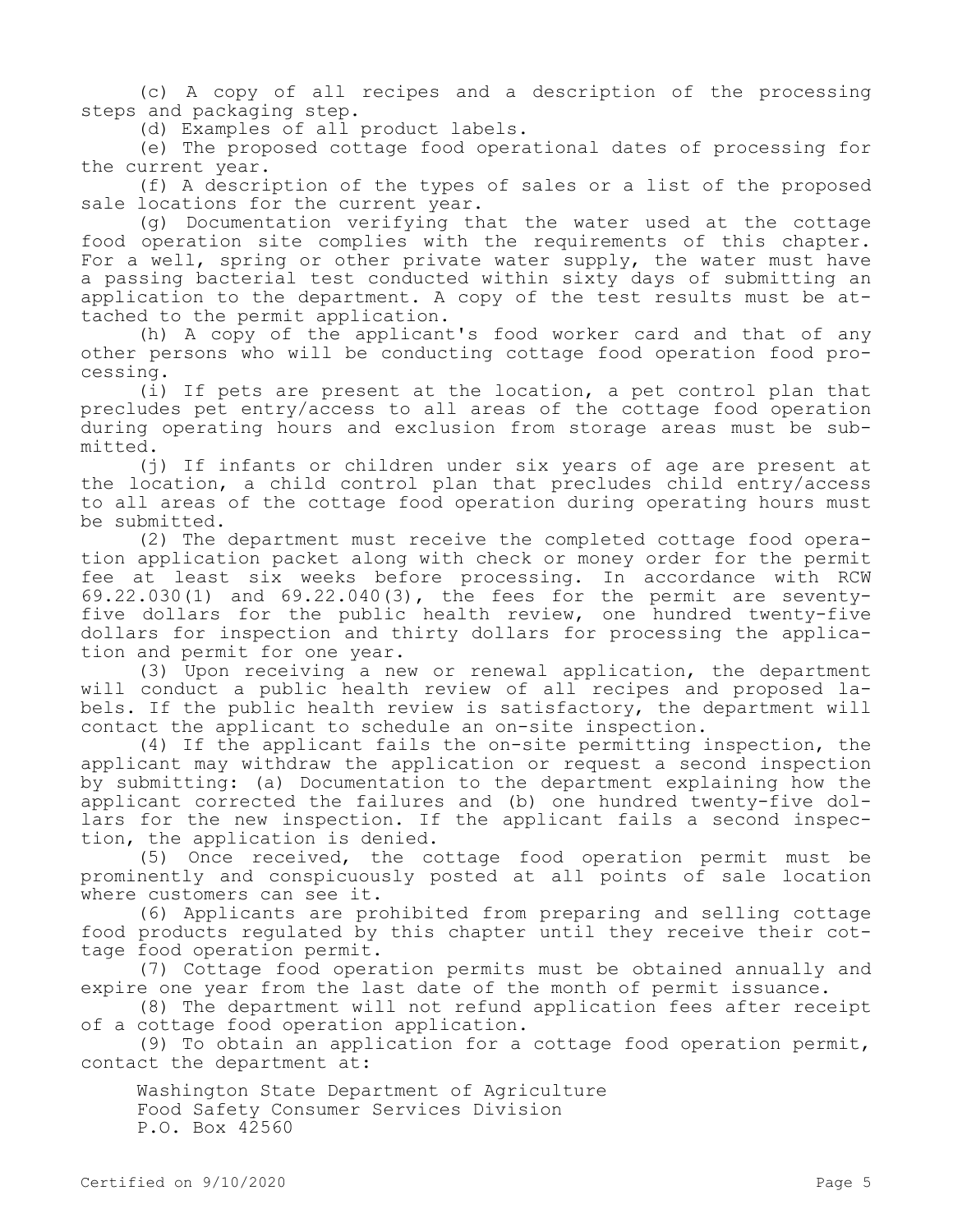Olympia, WA 98504-2560 Email: cottagefoods@agr.wa.gov Website http://agr.wa.gov.

[Statutory Authority: RCW 69.22.020, 2015 c 196, 2015 c 203, and chapter 34.05 RCW. WSR 16-06-014, § 16-149-060, filed 2/19/16, effective 3/21/16. Statutory Authority: RCW 69.22.020 and chapter 34.05 RCW. WSR 12-12-016, § 16-149-060, filed 5/24/12, effective 6/24/12.]

**WAC 16-149-070 Amendment requirements to permit.** (1) Amendments to an existing cottage food permit after issuance within a calendar year require a new application and application fee. Operators must apply for an amendment if adding new products (provided the amendment does not exceed the limit on recipes), when changing recipes, or changing the premises areas.

(2) An application amendment will contain the same information as outlined in WAC 16-149-060 and on a form provided by the department.

(3) If there are no significant changes to the premises, the department will require the public health review of all new recipes submitted for review, and after approval, process an amended cottage food operation permit to the applicant. This application amendment will require the submission of seventy-five dollars for the public health review and thirty dollars for processing for the permit.

(4) If there are significant changes to the premises, the department will require the public health review of all new recipes submitted for review, reinspection of the premises, and after approval, process an amended cottage food operation permit to the applicant. This application amendment will require the submission of seventy-five dollars for the public health review, one hundred twenty-five dollars for inspection and thirty dollars for processing for the permit.

(5) Significant change under this section means any change in the premises previously submitted to and inspected by the department under this chapter which is substantial enough in the department's judgment to require reinspection and approval. This includes, but is not limited to:

(a) Structural changes within the cottage food operation's premises such as a remodel or addition to the home that affects the cottage food operation areas previously inspected.

(b) Additional locations within the premises that are now intended to be used for portions of the cottage food operations that were not previously inspected. For example: A basement storage area is now planned to be utilized for storage of finished products. This basement area was not originally part of the permitted area and not previously inspected by the department.

[Statutory Authority: RCW 69.22.020, 2015 c 196, 2015 c 203, and chapter 34.05 RCW. WSR 16-06-014, § 16-149-070, filed 2/19/16, effective 3/21/16. Statutory Authority: RCW 69.22.020 and chapter 34.05 RCW. WSR 12-12-016, § 16-149-070, filed 5/24/12, effective 6/24/12.]

**WAC 16-149-080 Production requirements.** (1) A cottage food production operation shall:

(a) Ensure that each operator holds a valid food handler's permit.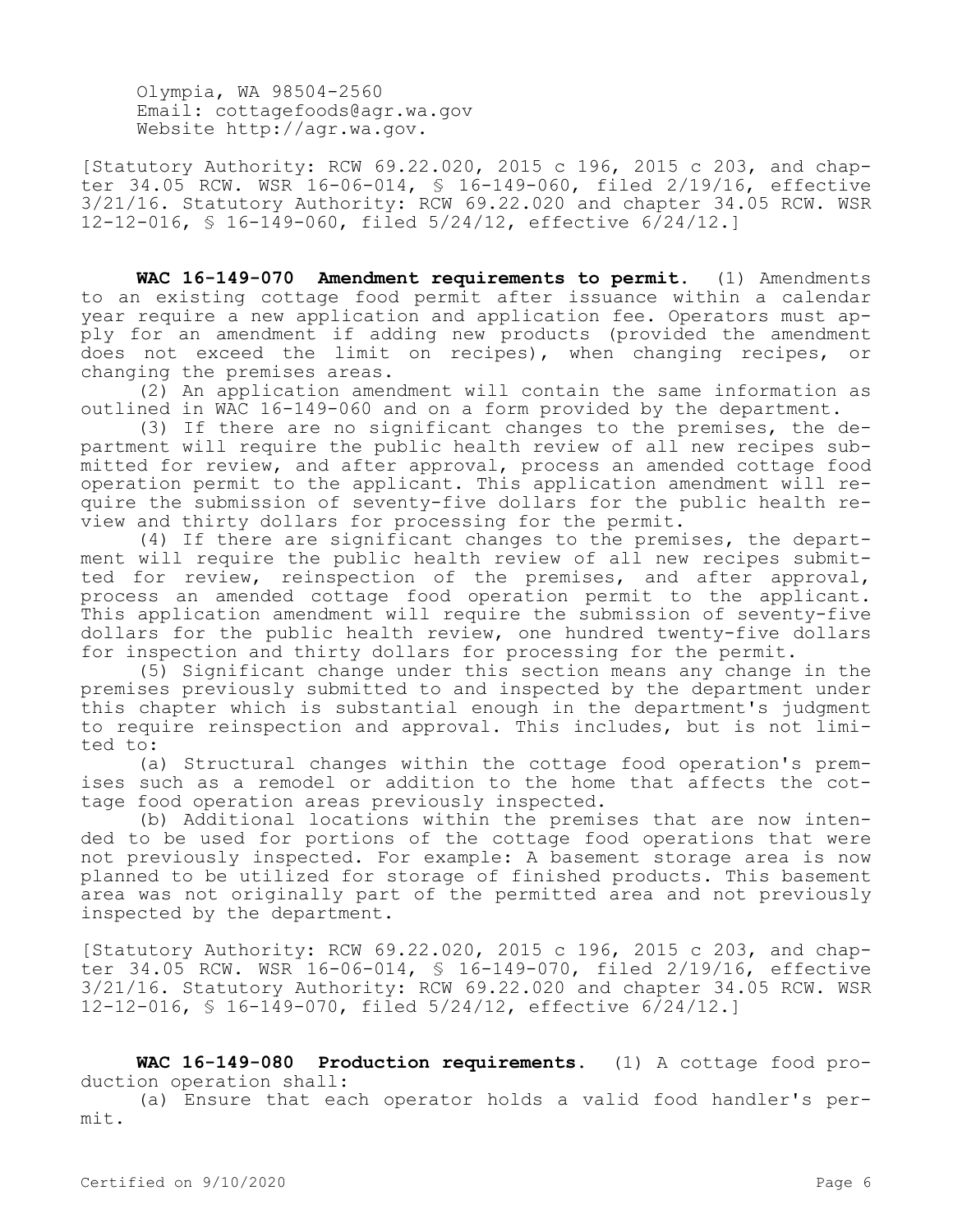(b) Provide for food contact surfaces that are smooth and easily cleanable.

(c) Maintain acceptable sanitary standards and practices.

(i) Carpeting and rugs are not approved flooring material in the cottage food operation home kitchen preparation area. Cleanable impermeable floor mats are allowed in the cottage food operation home kitchen area.

(ii) Except as otherwise provided in this chapter, a sink used in combination with one or two large tubs placed next to it is required for washing, rinsing, and sanitizing.

(iii) A domestic dishwasher may be used in lieu of a sink/large tub(s) combination.

(iv) Pump hand soap and disposable paper towels must be available and used in the identified primary toilet room and home kitchen area by all persons working in the home kitchen.

(v) When food must be left out uncovered on kitchen counters or table due to processing steps such as cooling, active controls must be in place to prevent inadvertent contamination by children or pets. Active controls can include presence of the permittee or an employee or use of child/pet barriers, etc.

(vi) If pets are present in the household, a pet control plan that precludes pet entry/access to all areas of the cottage food operation during operating hours must be in place.

(vii) No infants or children under six years of age can be present in the cottage food operation home kitchen during processing. A child barrier may be used to prevent access to the cottage food processing area during operating hours.

(d) Provide separate storage from domestic storage, including separate refrigerated storage.

(e) Provide for annual bacterial test of water supplies if not connected to a public water system.

(2) The following is not required for a cottage food production operation:

(a) Commercial surfaces such as stainless steel counters or cabinets;

(b) Commercial grade sinks, dishwashers or ovens; or

(c) A separate kitchen for cottage food production.

(3) A cottage food production operation is prohibited from all of the following:

(a) Conducting domestic activities in the kitchen when producing cottage food products.

(b) Allowing pets in the kitchen production and packaging areas.

(c) Washing out or cleaning pet cages, pans and similar items in the kitchen, even when the kitchen is not in use for cottage food production.

(d) Pet litter boxes cannot be stored, used or cleaned at any time in any area of the cottage food operation. This includes food storage areas.

(e) Allowing entry of any person other than persons processing, preparing, packaging, or handling cottage food under the direct supervision of the permittee into the home kitchen area while producing cottage food products.

(4) A cottage food product must be prepared by following the exact recipe that was submitted for department approval. The recipe must be available on the premises for review by the department.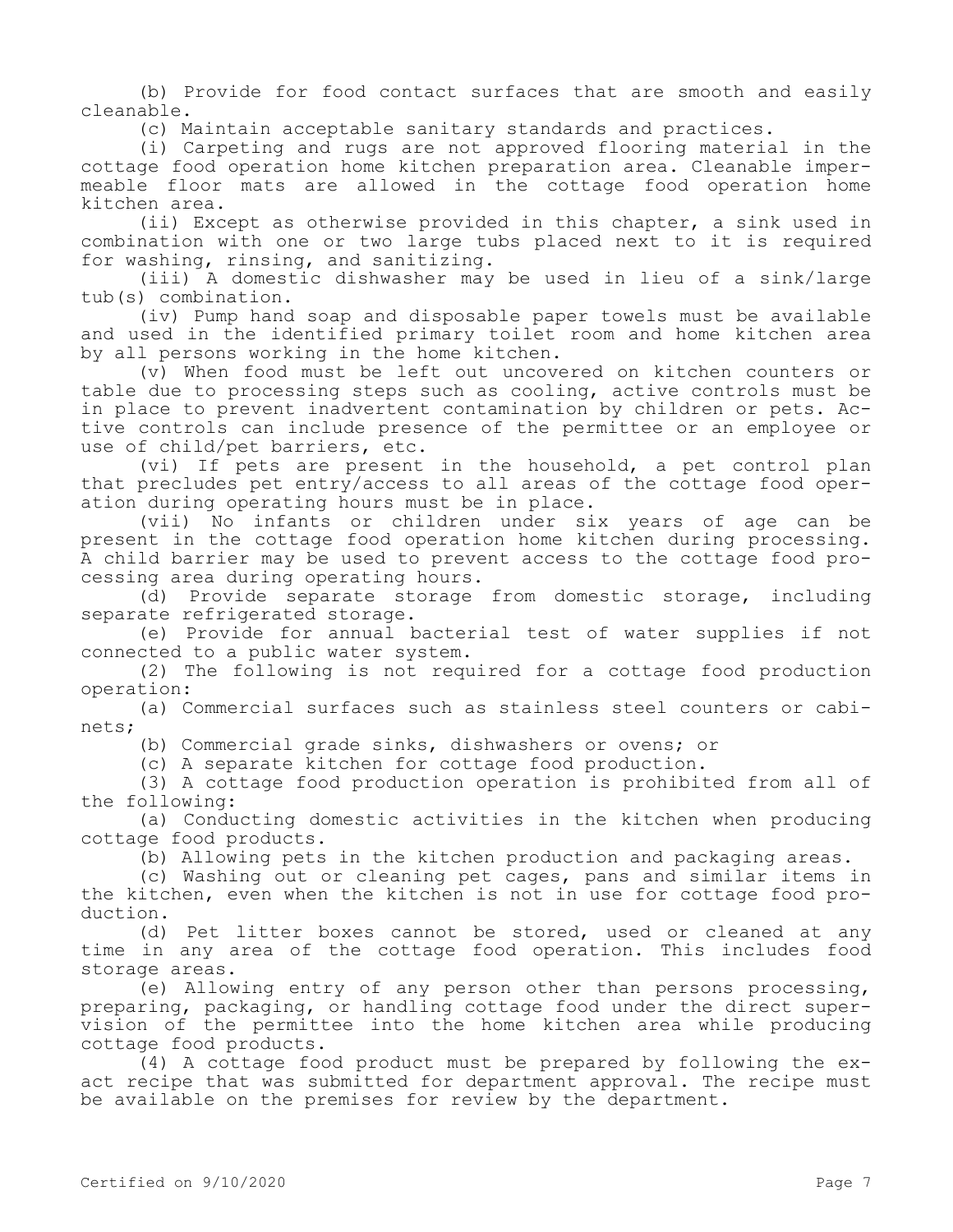[Statutory Authority: RCW 69.22.020, 2015 c 196, 2015 c 203, and chapter 34.05 RCW. WSR 16-06-014, § 16-149-080, filed 2/19/16, effective 3/21/16. Statutory Authority: RCW 69.22.020 and chapter 34.05 RCW. WSR 12-12-016, § 16-149-080, filed 5/24/12, effective 6/24/12.]

**WAC 16-149-090 Inspections.** (1) In addition to inspections required for permit applications or amendments, the department may inspect the permitted area of a cottage food operation whenever the department has reason to believe the cottage food operation is in violation of the requirements of chapter 69.22 RCW or this chapter. Inspections will be made at reasonable times and, when possible, during regular business hours.

(2) The department may also inspect the permitted area of a cottage food operation in response to a foodborne illness outbreak, consumer complaint, or other public health emergency.

(3) When conducting an inspection, the department shall, at a minimum, inspect for the following:

(a) That the permitted cottage food operator understands that only those specific foods identified on the permit for the cottage food operation may be produced;

(b) That the permitted cottage food operator understands that no person other than the permittee, or a person under the direct supervision of the permittee, may be engaged in the processing, preparation, packaging, or handling of any cottage food products or be in the home kitchen during the processing, preparation, packaging, or handling of any cottage food products;

(c) That no cottage food processing, preparation, packaging, or handling is occurring in the home kitchen concurrent with any other domestic activities such as family meal preparation, dishwashing, clothes washing or ironing, kitchen cleaning, or guest entertainment;

(d) That no infants or children under the age of six are in the home kitchen during the processing, preparation, packaging, or handling of any cottage food products;

(e) That no pets are in the home kitchen during the processing, preparation, packaging, or handling of any cottage food products;

(f) That only typical residential style of kitchen equipment and utensils are used to produce cottage foods;

(g) That all food contact surfaces, equipment, and utensils used for the preparation, packaging, or handling of any cottage food products are washed, rinsed, and sanitized before each use;

(h) That all food preparation and food and equipment storage areas are maintained free of rodents and insects; and

(i) That all persons involved in the preparation and packaging of cottage food products:

(i) Have a valid food handler worker card;

(ii) Do not work in the home kitchen area when ill;

(iii) Wash their hands before any food preparation and food packaging activities;

(iv) Avoid bare hand contact with ready-to-eat foods through the use of single-service gloves, bakery papers, tongs, or other utensils; and

(v) Are under the direct supervision of the permittee.

[Statutory Authority: RCW 69.22.020, 2015 c 196, 2015 c 203, and chapter 34.05 RCW. WSR 16-06-014, § 16-149-090, filed 2/19/16, effective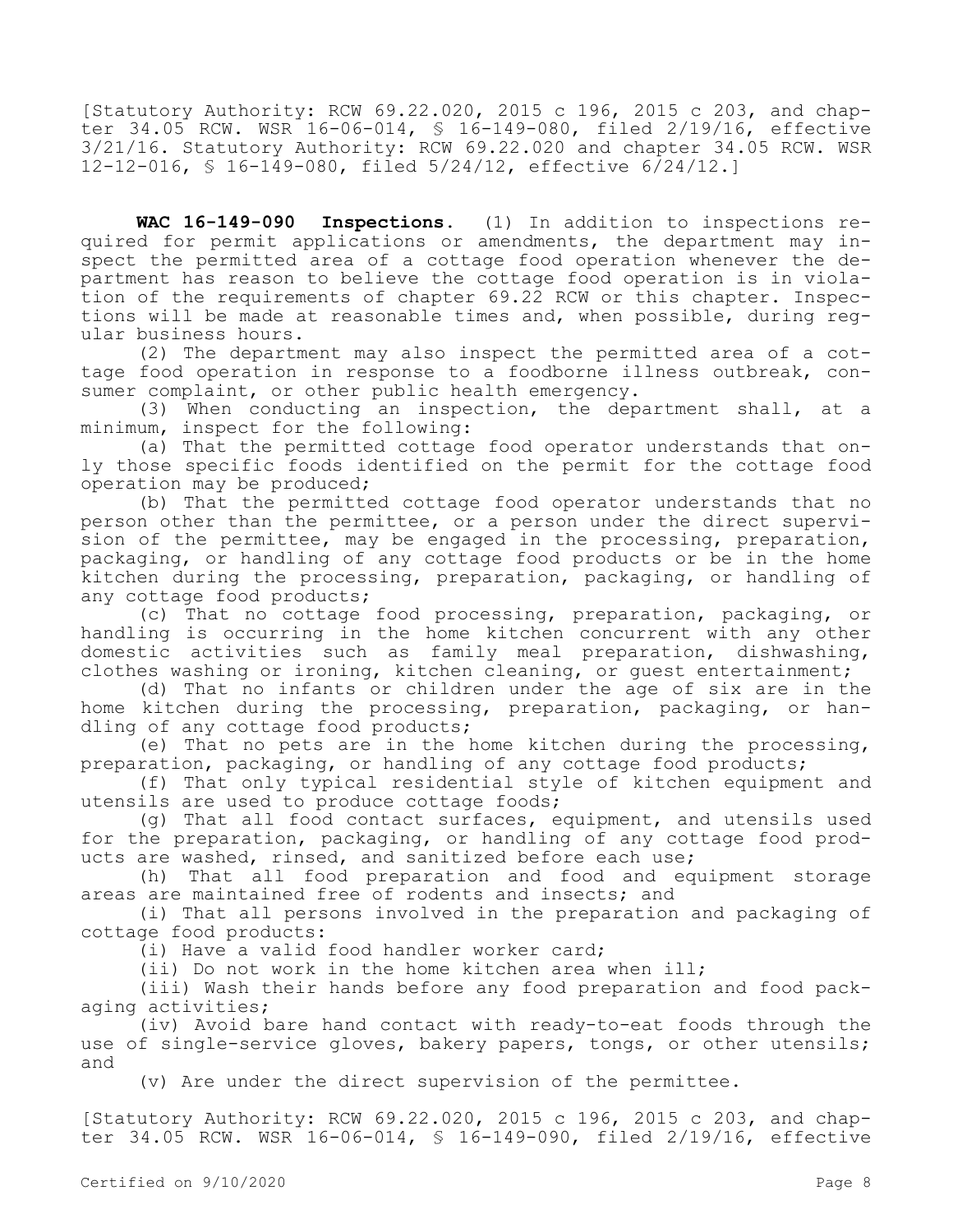3/21/16. Statutory Authority: RCW 69.22.020 and chapter 34.05 RCW. WSR 12-12-016, § 16-149-090, filed 5/24/12, effective 6/24/12.]

**WAC 16-149-100 Recordkeeping requirements.** (1) At a minimum, the following records must be kept at the cottage food operation:

(a) Copies of all food handler worker cards;

(b) Copy of the master business license;

(c) All cottage food product recipes that are allowed by the department and listed on the current cottage food operation permit;

(d) The water testing records if required by this chapter;

(e) Documentation that ingredients were obtained from approved sources; and

(f) Documentation of gross sales and any off-site sale locations.

(2) All records required under subsection (1) of this section must be:

(a) Maintained so that the information they intend to convey is clear and understandable;

(b) Available at the operation and available to the department inspectors upon request; and

(c) Retained at the operation for six months after the expiration of the permit.

[Statutory Authority: RCW 69.22.020 and chapter 34.05 RCW. WSR 12-12-016, § 16-149-100, filed 5/24/12, effective 6/24/12.]

**WAC 16-149-110 Labeling.** (1) A cottage food operation may only sell cottage food products which are prepackaged (except for certain products as outlined in subsection (2) of this section) with a label .<br>affixed that contains the following information (printed in English):

(a) The name and permit number issued under RCW 69.22.030 of the business of the cottage food operation;

(b) The name of the cottage food product;

(c) The ingredients of the cottage food product, in descending order of predominance by weight. Ingredients made from subcomponents must also list the subcomponents. For example, "imitation vanilla extract (water, sugar, caramel color, artificial flavor, citric acid, sodium benzoate (preservative))";

(d) The net weight or net volume of the cottage food product, metric weight is not required;

(e) Allergen information as specified by federal labeling requirements;

(f) If any nutritional claim is made, appropriate nutritional information as specified by federal labeling requirements; and

(g) The following statement printed in at least the equivalent 11-point type in a color that provides a clear contrast to the background label: "Made in a Home Kitchen that has not been subject to standard inspection criteria."

(2) The department may allow large cakes or a container of bulk products to be handled and labeled in the following manner:

(a) Be protected from contamination during transportation to the consumer.

(b) Have a product label sheet with all the required information as listed in subsection (1) of this section provided to the consumer.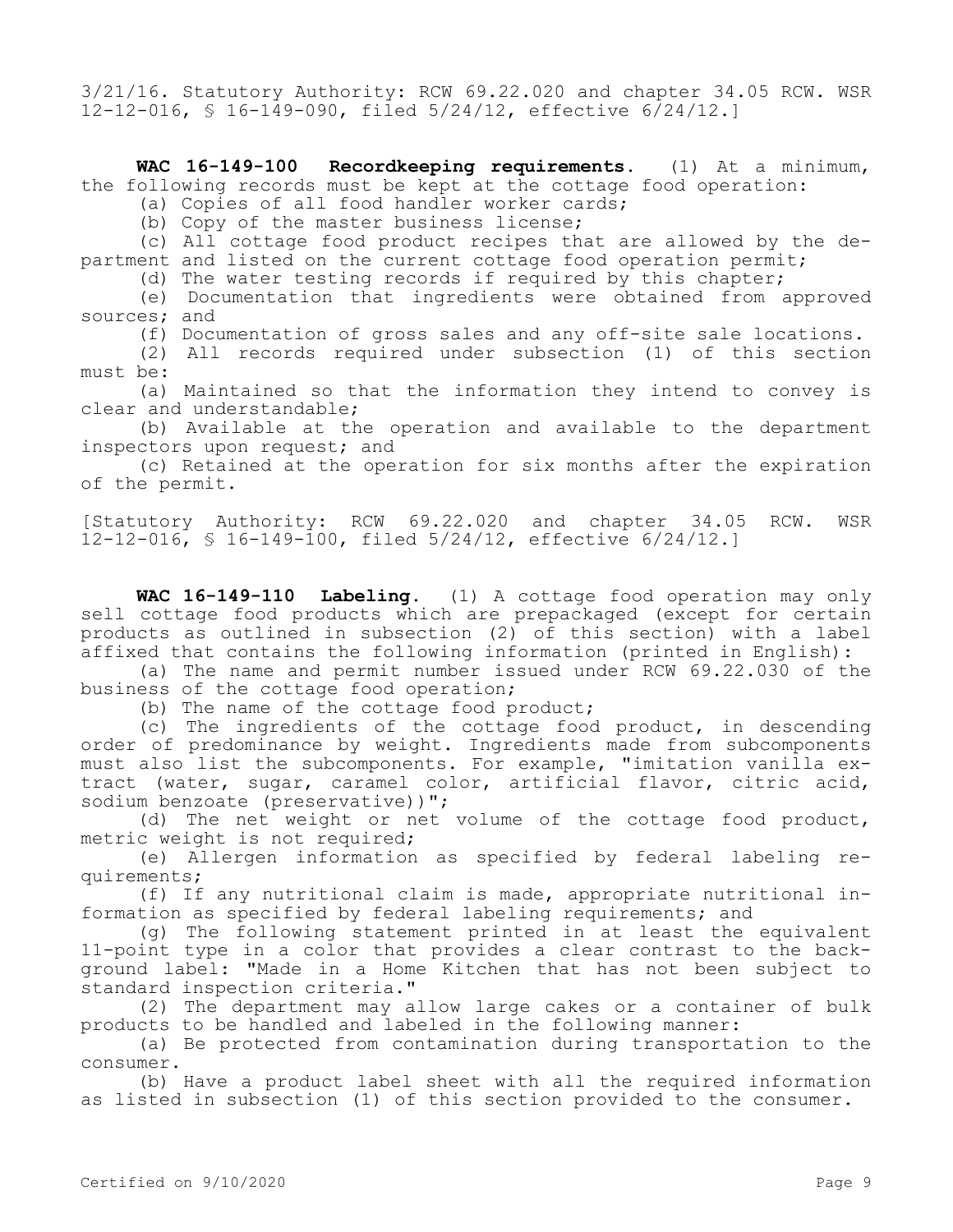[Statutory Authority: RCW 69.22.020 and 2020 c 171. WSR 20-17-019, § 16-149-110, filed 8/6/20, effective 9/6/20. Statutory Authority: RCW 69.22.020, 2015 c 196, 2015 c 203, and chapter 34.05 RCW. WSR 16-06-014, § 16-149-110, filed 2/19/16, effective 3/21/16. Statutory Authority: RCW 69.22.020 and chapter 34.05 RCW. WSR 12-12-016, § 16-149-110, filed 5/24/12, effective 6/24/12.]

**WAC 16-149-120 Allowable cottage food products.** A cottage food operation is allowed to produce food items that are nonpotentially hazardous. Subsection (1) of this section lists acceptable cottage food products. Although this list is not all inclusive, it provides for most types of approved cottage food products. Only those products approved by the department and listed in the permit may be produced:

(1) Baked goods and fried products cooked in an oven, on a stove top, or in or on an electric device designed for cooking food including:

(a) Loaf breads, rolls, biscuits, quick breads, and muffins;

(b) Cakes including celebration cakes such as birthday, anniversary, and wedding cakes;

(c) Pastries and scones;

- (d) Cookies and bars;
- (e) Crackers;

(f) Cereals, trail mixes and granola;

(g) Pies, except that custard style pies, pies with fresh fruit that is unbaked or pies that require refrigeration after baking are not approved;

(h) Nuts and nut mixes;

(i) Snack mixes; and

(j) Donuts, tortillas, pizzelles, krumkake, and similar products.

(2) Nonpotentially hazardous candies cooked on a stove top or in a microwave, provided the operator maintains proper temperature control through the use of a candy thermometer. Such products include:

(a) Molded candies and chocolates;

(b) Products dipped or coated with candy or chocolate coatings;

(c) Fudge or fudge-like candies;

(d) Caramels;

- (e) Nut brittles; and
- (f) Taffy and marshmallow-like candies.

(3) Standardized jams, jellies, preserves and fruit butters as identified under 21 C.F.R. 150.

(a) Fresh picked or harvested fruits from noncommercial sources are allowed to be used.

(b) Fresh fruits can be frozen in a home style freezer and used at a later time by the cottage food operation.

(c) All recipes must have a cook step included such as a hot fill or hot water bath. No freezer or refrigerator style products are allowed.

(d) All jams, jellies, preserves and fruit butters must be sealed in containers that are sterilized prior to filling.

(e) Wax paraffin is not allowed to be used for sealing.

(4) Recombining and packaging of dry herbs, seasoning and mixtures that are obtained from approved sources (e.g., dry bean soup mixes, dry teas and coffees, spice seasonings, etc.).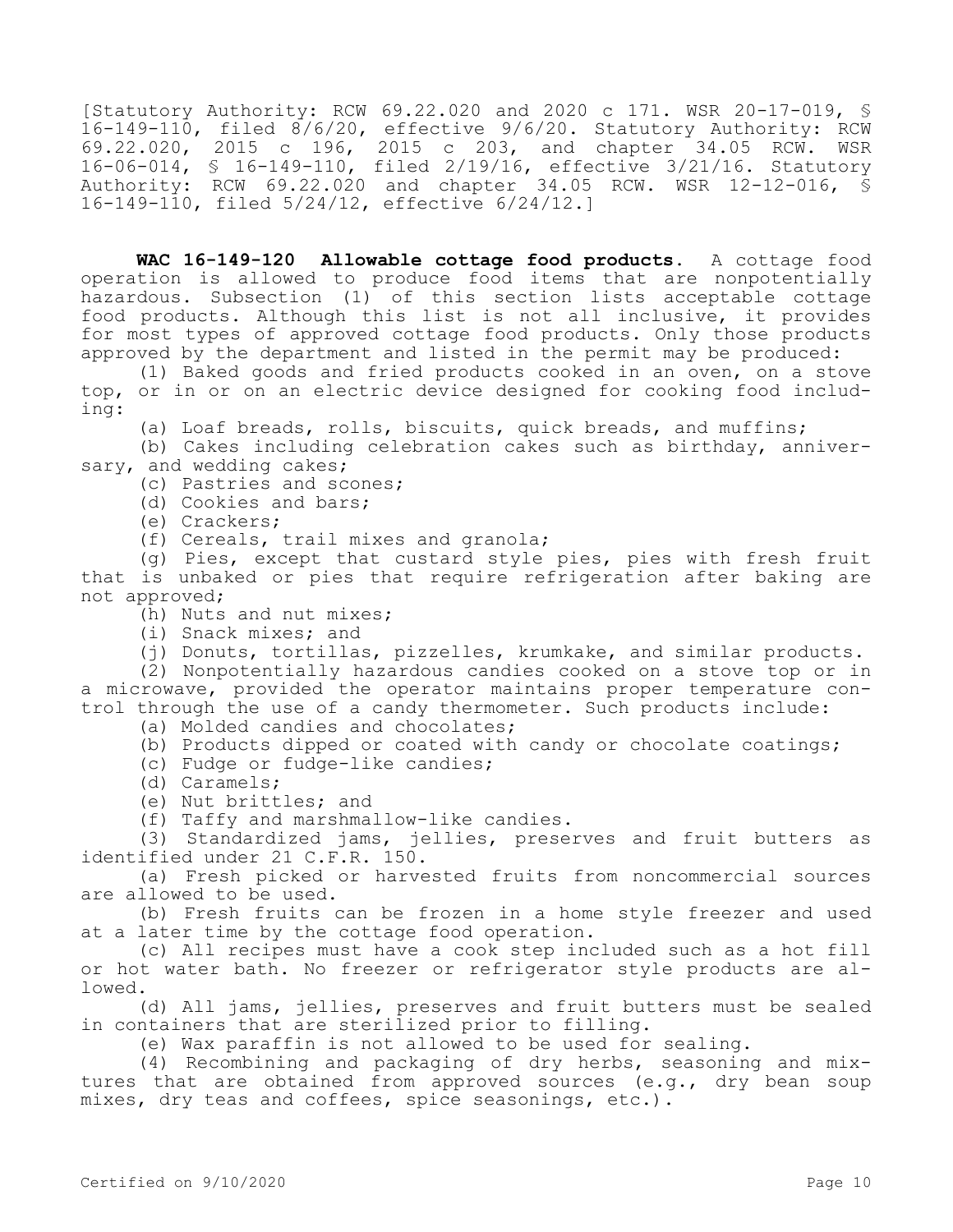(5) Vinegars that are obtained from approved sources and are rebottled in the cottage food operation. Flavors such as fruits and herbs may be added to the vinegars.

(6) The recipe for each variation of a product must be submitted with the application, kept on file at the cottage food operation location and recipes are subject to public disclosure.

(7) Fresh picked or harvested fruits from noncommercial sources are allowed to be used. Fresh fruits can be frozen in a home style freezer and used at a later time by the cottage food operation as long as there is a cook step in the recipe.

(8) All frostings or glazes must have a cook step or be made with ingredients (such as a large amount of sugar) that when combined are stable at room temperature.

[Statutory Authority: RCW 69.22.020, 2015 c 196, 2015 c 203, and chapter 34.05 RCW. WSR 16-06-014, § 16-149-120, filed 2/19/16, effective 3/21/16. Statutory Authority: RCW 69.22.020 and chapter 34.05 RCW. WSR 12-12-016, § 16-149-120, filed 5/24/12, effective 6/24/12.]

**WAC 16-149-130 Prohibited products.** This section lists unacceptable cottage food products. Although not inclusive, it lists most types of unapproved cottage food products:

• Fresh or dried meat or meat products including jerky;

• Fresh or dried poultry or poultry products;

• Canned fruits, vegetables, vegetable butters, salsas, etc.;

• Fish or shellfish products;

• Products made with meat, poultry, or fish products;

• Canned pickled products such as corn relish, pickles, sauerkraut;

• Raw seed sprouts;

• Bakery goods which require any type of refrigeration such as cream, custard or meringue pies and cakes or pastries with cream or cream cheese fillings, fresh fruit fillings or garnishes, glazes or frostings with low sugar content, cream, or uncooked eggs;

• Milk and dairy products including hard, soft and cottage cheeses and yogurt;

- Cut fresh fruits or vegetables;
- Food products made from cut fresh fruits or vegetables;
- Garlic in oil mixtures;
- Juices made from fresh fruits or vegetables;
- Ice or ice products;
- Barbeque sauces, ketchups, or mustards;
- Focaccia-style breads with vegetables or cheeses;
- Beverages.

[Statutory Authority: RCW 69.22.020, 2015 c 196, 2015 c 203, and chapter 34.05 RCW. WSR 16-06-014, § 16-149-130, filed 2/19/16, effective 3/21/16. Statutory Authority: RCW 69.22.020 and chapter 34.05 RCW. WSR 12-12-016, § 16-149-130, filed 5/24/12, effective 6/24/12.]

**WAC 16-149-140 Suspension, revocation, and denial of registrations.** (1) A cottage food operation permit and applications for cottage food operation permits are governed by chapter 34.05 RCW.

(2) After conducting a hearing, the director may deny, suspend, or revoke a cottage food operation application or permit if it is de